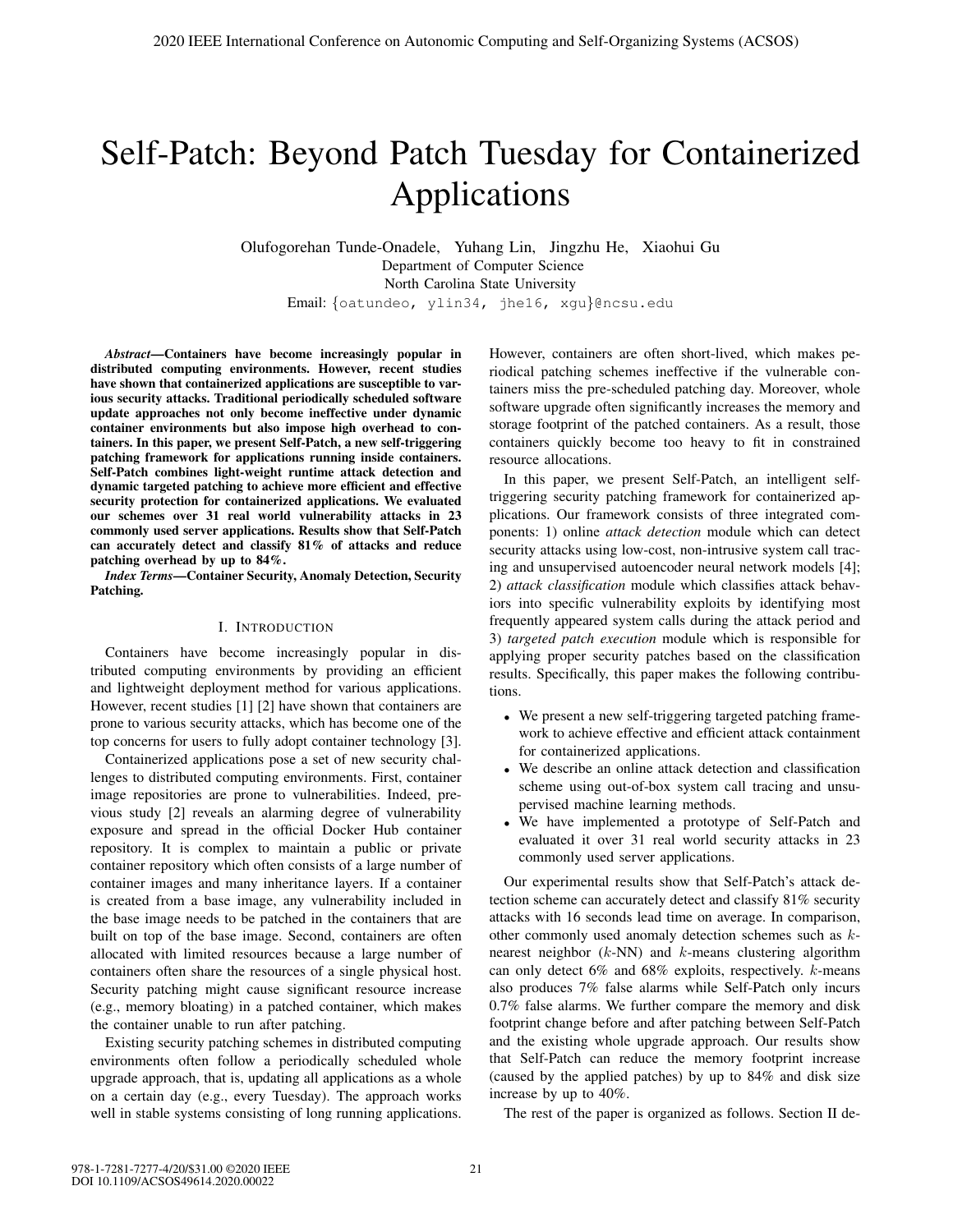

Fig. 1: System overview of Self-Patch.

scribes the system design. Section III presents our experiment setup and results. Section IV compares our work with related work. Section V concludes the paper.

#### II. SYSTEM DESIGN

This section describes the system design of Self-Patch. We first provide an overview about the system, followed by the design details for each component.

#### *A. System Overview*

Self-Patch aims at providing a self-triggering targeted patching framework for containerized applications, which is illustrated by Figure 1. Self-Patch consists of three coordinating components: 1) *attack detection*, 2) *attack classification*, and 3) *targeted patch execution*. The attack detection module monitors container runtime behaviors by analyzing system call traces via unsupervised autoencoder neural network learning methods. We pick system call data for our attack detection because many attacks manifest in system call invocations. We decide to use an unsupervised machine learning method in order to achieve online detection for both known and unknown attacks.

Upon detecting anomalies in container runtime behavior, we need to decide what type of vulnerability the detected attack targets. To map to a specific vulnerability, we perform offline profiling to extract the vulnerability signature by extracting the top frequently used system calls after triggering the corresponding attack. Note that we make an assumption here that attacks targeting the same vulnerability exhibit the same behavior in terms of top frequently used system calls. We find our assumption holds in our experiments. We plan to further validate this assumption using more attacks in our future work.

After the vulnerability is identified, the targeted patch execution module is dynamically triggered to contain the attack by patching the victim container to fix the vulnerability targeted by the attack. We first bring the victim container offline and then apply the proper software updates to the container in a quarantined environment. Once the patching is complete, an updated container image is committed to the repository for spawning future containers. We now present the design details of each component in the following subsections.

TABLE I: A frequency vector sample for the ActiveMQ application (CVE-2016-3088). An attack is triggered at  $t =$ 1528903079912.

| System call<br><b>Timestamp</b> | access | sendto | lseek | fcntl |
|---------------------------------|--------|--------|-------|-------|
| 1528903079812                   |        |        |       |       |
| 1528903079912                   | 59     |        |       |       |
| 1528903080012                   | 299    | 18     |       |       |
| 1528903080112                   |        |        |       |       |

#### *B. Attack Detection*

Self-Patch performs attack detection by analyzing system call traces invoked by the containerized application. For robustness, we leverage an existing container monitoring tool Sysdig [5] to achieve out-of-box monitoring from the host kernel. We can collect all the system calls invoked by an application running inside the container from outside. Although system call sequences (i.e., n-gram) have been used to identify attacks in intrusion detection systems [6], they require a database of recognized sequences for detecting attacks, which cannot handle dynamic workload and mimicry attacks. In this work, we propose to first extract system call features to model runtime application behaviors and then apply unsupervised machine learning methods to detect attack behaviors. Specifically, we compute the frequencies of each system call type per sampling period to form a frequency vector. For example, Table I shows a frequency vector time series where the access system call is invoked 299 times within [1528903080012, 1528903080112) millisecond. Intuitively, when an attack is triggered to exploit a certain vulnerability in the application, certain types of system calls are invoked more frequently than normal. For example, in Table I, we can see an abnormal frequency increase for access and sendto system calls after the attack is triggered at time 1528903079912.

To achieve online anomaly detection, we leverage unsupervised multi-variate machine learning to detect abnormal system call frequency changes. We choose autoencoder neural network as our detection model because it does not require labelled training data and can achieve good accuracy with a relatively small number of neurons with low training cost. The autoencoder neural network builds a model that learns to reconstruct training samples with minimal error. This is achieved by representing the input data in a lower dimensional space with a small number of neurons, that is called the *encode* step. Thereafter, in the *decode* step, the model attempts to regenerate the data that was compressed by the encode step. Thus, the autoencoder network typically has a symmetric architecture. The figure shows the network configuration of our autoencoder implementation with four hidden layers between the input and output layers. The encode region is fully linked to the identical but reversed decode region by their innermost layers of neurons. The length of the input vectors is the number of different system call types (e.g., read, write, futex) produced by the application as described above. The number of neurons in the input layer and output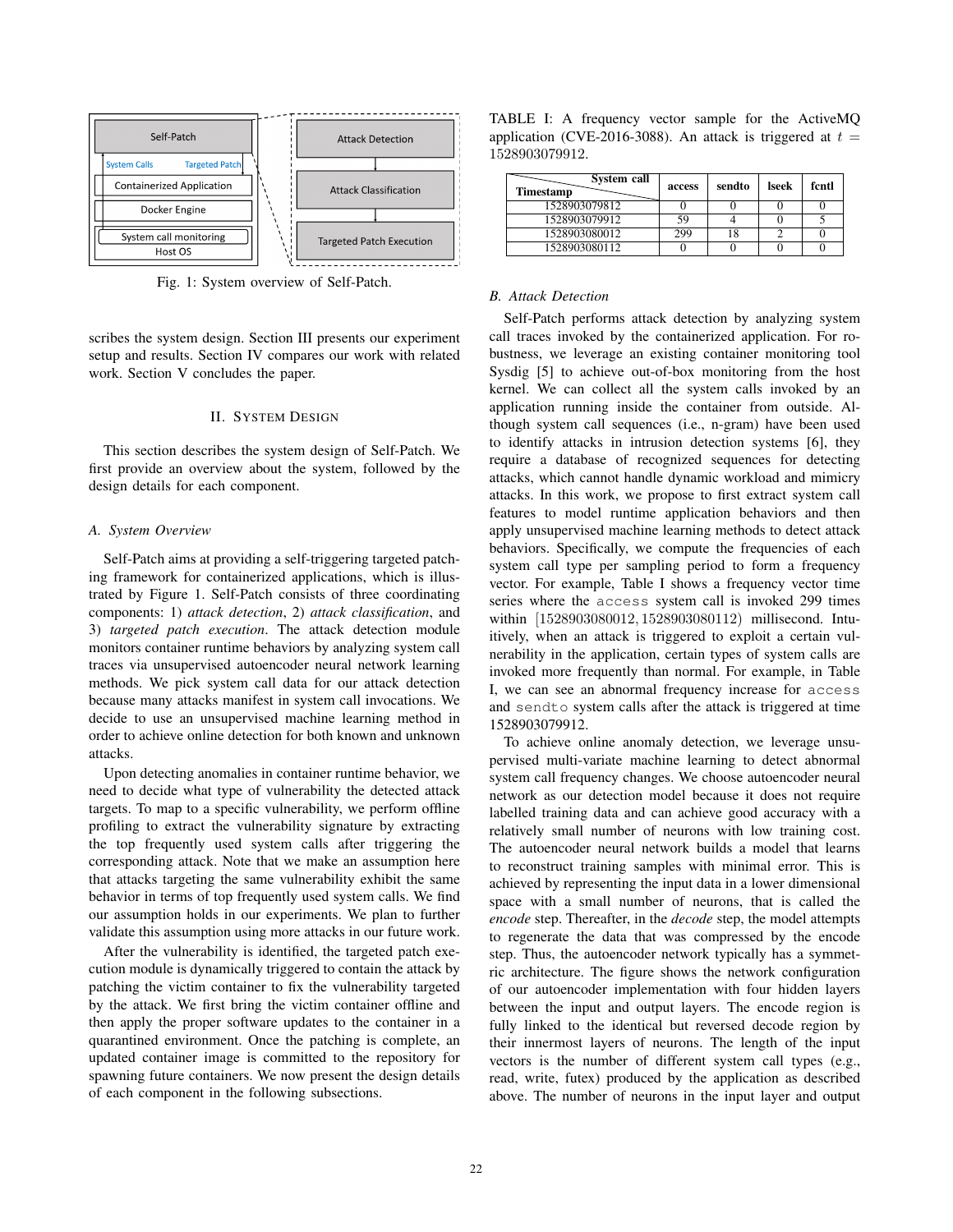layers of the autoencoder is determined by the number of different system call types that appear in the collected system call data. Lastly, the model classifies the frequency vector test samples with low reconstruction errors as normal and those with high reconstruction errors as abnormal. We determine the error threshold based on the reconstruction errors observed in the training data. Specifically, a certain percentile rank of reconstruction errors from the training set is selected as the threshold. We found the 99 percentile value as the threshold works well in our experiments.

#### *C. Attack Classification*

After detecting an attack, we want to classify the attack into a specific type which is linked to a vulnerability identifier (e.g. CVE ID). Once this is obtained, we can update the application to the proper version. Similarly, signatures for new attacks would also be generated, which can contribute to the development of new security updates.

The attack classification in our system is guided by the alarms raised by our detection models. Based on the detected attack period, we extract the top ranked system calls with the following algorithm. The rank is calculated by taking an average of the frequency counts for each system call during the interval. The list of system calls and their counts, sorted in descending order, serves as the rank. To extract signature patterns, we first identify the top  $k$  ranked system calls (e.g.,  $k = 5$ ) and then concatenate the names of those selected system calls into a string. The attack signature is denoted by the hash value from running a Secure Hash Algorithm (SHA) on the string. For example, let us consider the denial of service (DOS) attack to Network Time Protocol (NTP) vulnerability (CVE-2016-7434). The top five frequent system calls are: rt\_sigprocmask, gettid, write, read and clock\_gettime. The rt\_sigprocmask system call checks or modifies the blocked signals of a thread, while gettid gets the thread ID. Furthermore, the denial of service attack is caused by sending an extremely long character to the NTP service over a socket connection. Thus, the application would need to make read and write calls to service this request. The *clock gettime* call retrieves the time of a requested clock.

The signature is then mapped to a corresponding existing CVE ID that is collected by an offline profiling process using the same signature extraction algorithm. However, if we fail to map the signature with any existing CVE, we mark this attack as an unknown attack which requires further investigation.

# *D. Targeted Patch Execution*

After a specific attack is detected and classified, Self-Patch triggers the targeted patching module over the victim container to contain the attack. The targeted patch execution module focuses on installing only the specific libraries needed to address the identified vulnerability. Our patching process consists of three steps: downloading new software packages, installing new software packages, and removing unnecessary files.

```
#!/bin/bash
# download files
apt-get update
apt-get -y install wget gcc make
wget https://github.com/.../ghostscript-x.xx.
   tar.gz
tar xvf ghostscript-x.xx.tar.gz
# install files
cd ghostscript-x.xx
./configure
make install
# remove files
apt-get purge -y wget gcc make
apt-get autoremove -y
cd ..
rm -r ghostscript-x.xx.tar.gz ghostscript-x.xx
```
Fig. 2: A targeted patching example for Ghostscript.

First, obtaining source files involves using tools such as *wget* or *git* or APT, depending on where the files are located. Wget is useful for downloading files provided by a URL (Uniform Resource Locator), git clone for GitHub repositories and apt-get update for retrieving packages provided by APT. Next, installation may require other tools like *make* or *pip* to compile and install the application. Applications downloaded from source with a Makefile are typically installed with ./configure to prepare a Makefile, followed by make to compile source code and finally a make install to move the compiled files to proper locations. Those applications configured with APT can leverage apt-get install --only-upgrade commands, whereas those with pip can use pip install which handles both the download and install steps. Finally, the installation is cleaned up. Downloaded archive source files and folders extracted from them as well as their outdated counterparts can be removed with basic Linux commands. APT can handle this process with apt-get purge and apt-get autoremove commands. Figure 2 presents a basic targeted patch example for three Ghostscript vulnerabilities (CVE-2018-16509, CVE-2018-19475 and CVE-2019-6116). In the download files section, dependent *wget*, *gcc* and *make* libraries are retrieved with APT to execute the rest of the installation procedure. Whereas, *wget* downloads the tar archive that contains the new application version source files. Notice that after the file is installed, these files and packages are removed. The difficulty in the patch execution lies in the installation differences among applications. Discovering these libraries and installation steps involves extensive searches over security databases, application sites and manuals.

Targeted patching is applied to the container in a quarantined environment isolated from other normal applications. Meanwhile, various security countermeasures can be applied. For instance, further requests from the compromised container can be dropped while new trusted containers are spawned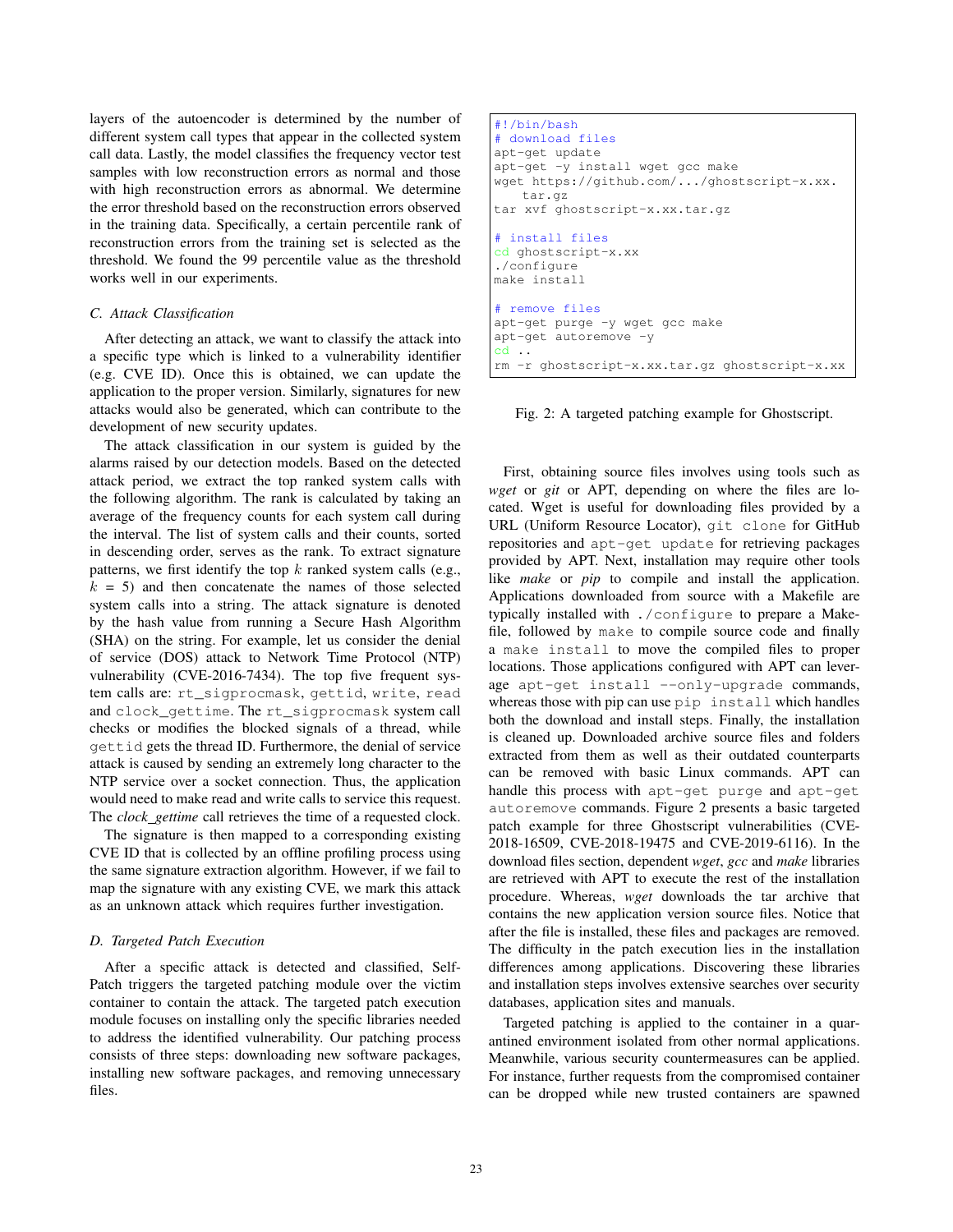|  |  |  | TABLE II: List of explored real-world vulnerabilities. |
|--|--|--|--------------------------------------------------------|
|  |  |  |                                                        |

| <b>Threat</b><br><b>Impact</b> | <b>CVE ID</b>  | <b>CVSS</b><br><b>Score</b> | <b>Application</b>   | <b>Attack</b><br><b>Duration</b><br>(seconds) |
|--------------------------------|----------------|-----------------------------|----------------------|-----------------------------------------------|
|                                | CVE-2012-1823  | 7.5                         | PHP                  | 1                                             |
|                                | CVE-2014-3120  | 6.8                         | Elasticsearch        | $\overline{q}$                                |
|                                | CVE-2015-1427  | 7.5                         | Elasticsearch        | 60                                            |
|                                | CVE-2015-2208  | 7.5                         | phpMoAdmin           | $\overline{2}$                                |
|                                | CVE-2015-3306  | $\overline{10}$             | ProFTPd              | $\overline{4}$                                |
| Return a shell                 | CVE-2015-8103  | 7.5                         | <b>IBoss</b>         | 30                                            |
| and execute                    | CVE-2016-10033 | 7.5                         | PHPMailer            | 125                                           |
| arbitrary code                 | CVE-2016-3088  | 7.5                         | Apache ActiveMO      | 49                                            |
|                                | CVE-2016-9920  | $\overline{6}$              | Roundcube            | $\overline{121}$                              |
|                                | CVE-2017-11610 | 9                           | Supervisor           | $\overline{2}$                                |
|                                | CVE-2017-12615 | 6.8                         | Apache Tomcat        | 13                                            |
|                                | CVE-2017-7494  | $\overline{10}$             | Samba                | $\overline{36}$                               |
|                                | CVE-2017-8291  | 6.8                         | Ghostscript          | 1                                             |
|                                | CVE-2014-6271  | 10                          | <b>Bash</b>          | $\overline{2}$                                |
|                                | CVE-2015-8562  | 7.5                         | Joomla               | ī                                             |
| Execute                        | CVE-2016-3714  | 10                          | <b>ImageMagick</b>   | 4                                             |
| arbitrary                      | CVE-2017-12794 | 4.3                         | Django               | ī                                             |
| code                           | CVE-2017-5638  | $\overline{10}$             | <b>Struts</b>        | 29                                            |
|                                | CVE-2018-16509 | 9.3                         | Ghostscript          | $\overline{2}$                                |
|                                | CVE-2018-19475 | 6.8                         | Ghostscript          | $\overline{2}$                                |
|                                | CVE-2019-6116  | 6.8                         | Ghostscript          | $\overline{2}$                                |
|                                | CVE-2014-0160  | 5                           | OpenSSL              | 14                                            |
| <b>Disclose</b>                | CVE-2015-5531  | 5                           | Elasticsearch        | 2                                             |
| credential                     | CVE-2017-7529  | $\overline{5}$              | Nginx                | ī                                             |
| information                    | CVE-2017-8917  | 7.5                         | Joomla               | ī                                             |
|                                | CVE-2018-15473 | $\overline{5}$              | <b>OpenSSH</b>       | $\overline{2}$                                |
| Consume                        | CVE-2014-0050  | 7.5                         | <b>Apache Tomcat</b> | 45                                            |
| excessive CPU                  | CVE-2016-6515  | 7.8                         | OpenSSH              | 20                                            |
| Crash the                      | CVE-2015-5477  | 7.8                         | <b>BIND</b>          | 6                                             |
| application                    | CVE-2016-7434  | 5                           | <b>NTP</b>           | 1                                             |
| Escalate<br>privilege level    | CVE-2017-12635 | 10                          | CouchDB              | 1                                             |

to replace compromised ones. After a successful update, an image is saved from the container with a docker commit. The resulting image is then used to deploy new containers.

#### III. EXPERIMENTAL EVALUATION

In this section, we present our evaluation methodology and experimental results.

## *A. Evaluation Methodology*

*1) Real world vulnerabilities:* We evaluate Self-Patch using 31 real world vulnerabilities discovered in 23 commonly used server applications, highlighted in Table II. We especially focus on vulnerabilities of medium to high severity reported in the last five years. These applications include widespread web services (e.g. Apache Tomcat, Nginx, Elasticsearch) and database services (e.g. CouchDB), which are currently popular containerized applications [7], [8]. Attacks to application vulnerabilities result in threat impacts that fall into six categories classified by a recent study [2]: 1) return a shell and execute arbitrary code; 2) execute arbitrary code; 3) disclose credential information; 4) consume excessive CPU; 5) crash the application and 6) escalate privilege level. Such attacks and vulnerable container images are obtained from exploit databases and repositories (e.g. VulHub [9]).

*2) Experiment setup:* We run workload generated with Apache JMeter [10] on the container of each target vulnerability, to approach real world system operation. Specifically, JMeter quickly delivers appropriate requests to the applications. The supplied request rate increases to the maximum value that the application can accommodate. After running the container for a period of normal operation to train the detection model, an attack is triggered to exploit the security vulnerability. The attack then executes for a subsequent period until no further attack activity is made. Meanwhile, we use Sysdig [5] to record the system calls invoked by the running containerized applications. We separate the entire system call trace into two halves. We use the first half of the data to train the detection model as it consists of enough samples of normal operation. However, we use the whole trace to extract detection and attack signature results. The whole trace consists of seven minutes of activity except for the attacks that crash the application. Given our sample interval of 0.1 milliseconds, this contributes about 4200 samples.

To evaluate the results of targeted patching, we repeat the above process. Immediately after the vulnerability is triggered, we execute the targeted patching. At the same time, we monitor the memory utilization and disk size. In particular, we track the memory usage by leveraging the APIs exposed by cAdvisor [11]. Meanwhile, the container disk size is collected with native Docker commands. The sizes of the read-only image layers and writable container layers are summed and given by the docker ps -s command. After the completion of each patching experiment, we determine whether patching is successful. First, we save the image of the patched container. We then start a new container using the image just created and then execute the attack commands. If the commands continue to work as before, we mark this patching experiment as unsuccessful and successful otherwise.

*3) Attack detection setup:* We perform attack detection with an autoencoder neural network consisting of just four hidden layers. The encode region is made up of 256 neurons in the first layer and 128 in the second layer while the decode region is an exact reflection of the encode. The weights among neurons are updated with the sigmoid activation function. Furthermore, we attain our results with lightweight online training of 10 iterations. We execute back-propagation with the Tensorflow root mean square propagation (RMSProp) optimizer to minimize the mean squared error (MSE).

*4) Alternative Schemes:* To evaluate Self-Patch's performance, we compare it with several baseline methods. Self-Patch consists of three phases, i.e., attack detection, attack classification, and targeted patch execution. For the attack detection phase, we compare Self-Patch against k-nearest neighbors  $(k-NN)$  [12] and  $k$ -means [13] techniques. For the targeted patch execution phase, we evaluate our approach against the *whole upgrade* method. We describe each alternative method in detail below.

k*-NN for anomaly detection*: We take the system call frequency vectors as input and return the outliers at their corresponding timestamps. The  $k$ -NN algorithm typically involves assigning a label to a data point based on the majority vote from its  $k$  closest neighbors. Abnormal samples are those too far away from their neighbors. We calculate the average distance of each point to its nearest neighbors and determine the anomalous ones with larger distances. In our experiment, we empirically select  $k$  as 5. In addition, we choose the samples with the top 10% largest average neighbor distance as the outliers.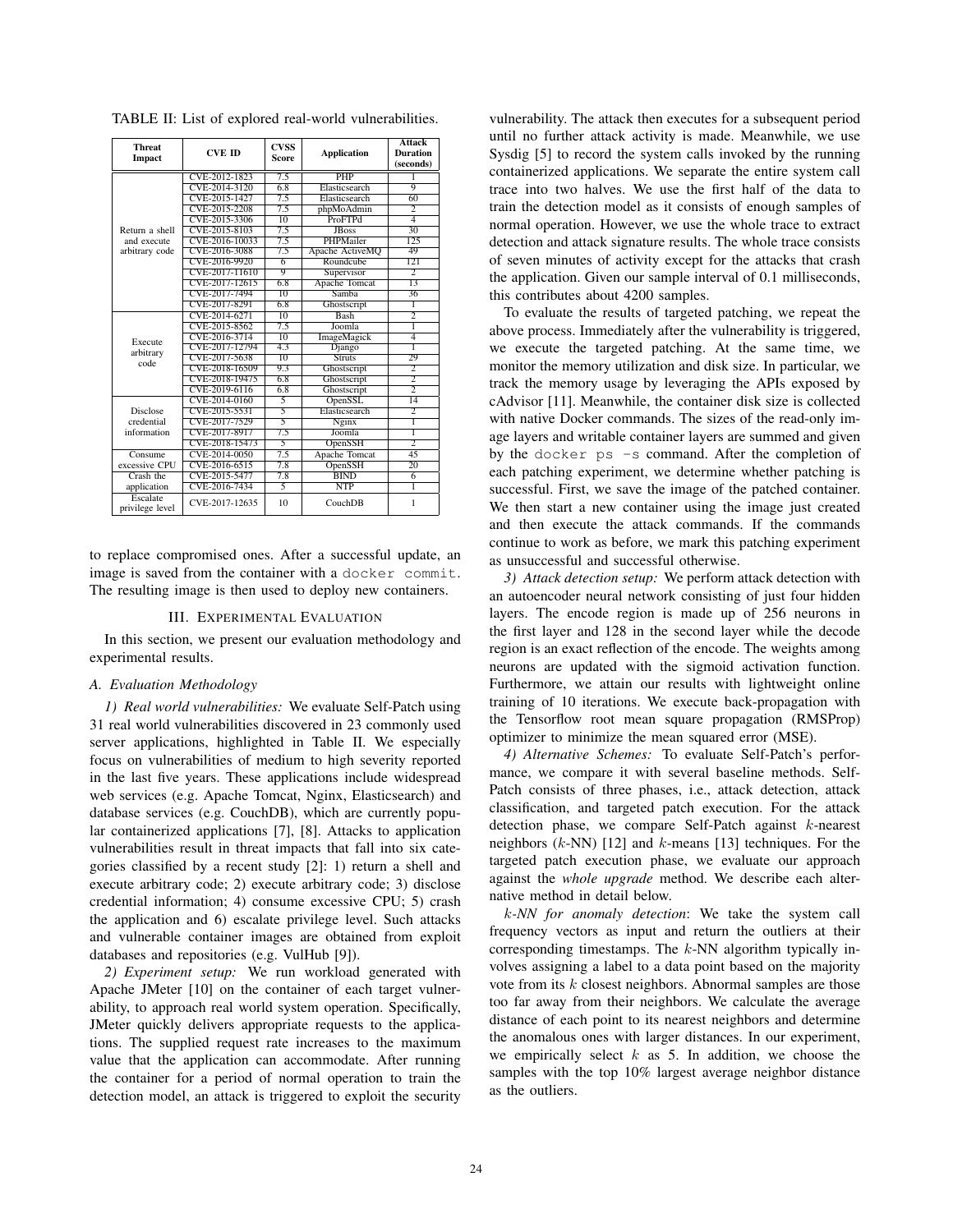k*-means for anomaly detection*: We customize the k-means algorithm for the anomaly detection phase in a similar way to the  $k$ -NN algorithm. To be specific, data samples are distributed to one of the k randomly initialized cluster centers. Thereafter, the cluster centers are recalculated based on the average position of its members and then cluster memberships are reassigned. This process is performed iteratively until no more change occurs. Here, the algorithm identifies abnormal samples as those that belong to isolated clusters with a little membership. Similar to that of  $k$ -NN, we tune  $k$ -means parameters to achieve a good tradeoff between true positive rate and false positive rate in our experiments. The resulting number of clusters is equal to ten  $(k = 10)$ , while the cluster threshold for determining anomalous clusters is set to 100.

*Whole upgrade for patch execution*: This approach refers to the conventional manner in which security updates are performed in Debian-based Linux systems that containers run on. Old versions of all packages found by the package manager are updated to their newest versions. In our study, this is accomplished by an apt-get update followed by an apt-get upgrade of the APT package manager. The update command refreshes the package source lists to find the latest available packages while the latter installs the newly found software versions. We also employ the corresponding commands for containers based on Alpine Linux (i.e. replacing apt with apk).

#### *B. Results and Analysis*

In this subsection, we discuss our experimental results of each component of Self-Patch.

*1) Attack Detection Results:* We present the detection results of Self-Patch over three evaluation metrics, i.e., true positive rate, false positive rate (FPR) and lead time. For detection coverage, we measure whether the attack is detected by checking whether the alarm is raised after the attack is triggered and *before* the attack is successful. The detection coverage is also referred as true positive rate  $(TPR)$  in this paper calculated by the following standard true positive rate equation, where  $TP$  is number of attacks that are detected and  $\overline{FN}$  is the number of attacks that are undetected.

$$
TPR = \frac{TP}{TP + FN} \tag{1}
$$

Next, we use the standard false positive rate FPR as the second evaluation metric.  $FP$  represents the number of false alarms and  $TN$  represents the number of normal data samples that Self-Patch correctly does not generate alarms on.

$$
FPR = \frac{FP}{FP + TN} \tag{2}
$$

Lastly, we assess detection performance using lead time as the third metric. Lead time is defined to be the amount of time between the first alert from the detector after the malicious command is executed and completed. This represents the amount of flexibility the system has to initiate security countermeasures before the container is fully compromised.

TABLE III: Detection result of Self-Patch and alternative approaches.

| <b>Threat</b>               | <b>CVE ID</b>  | <b>CVSS</b>     | $k-NN$                  | k-Means                 | Self-Patch              |
|-----------------------------|----------------|-----------------|-------------------------|-------------------------|-------------------------|
| Impact                      |                | <b>Score</b>    |                         |                         |                         |
|                             | CVE-2012-1823  | 7.5             | х                       | х                       | х                       |
|                             | CVE-2014-3120  | 6.8             | $\overline{\mathbf{x}}$ | ✓                       | フ                       |
|                             | CVE-2015-1427  | 7.5             | フ                       | ᡔ                       | ⊽                       |
|                             | CVE-2015-2208  | 7.5             | $\overline{\mathsf{x}}$ | $\overline{\mathsf{x}}$ | J                       |
|                             | CVE-2015-3306  | $\overline{10}$ | x                       | ⇁                       | J                       |
| Return a shell              | CVE-2015-8103  | 7.5             | X                       | ⊽                       | ✓                       |
| and execute                 | CVE-2016-10033 | 7.5             | $\overline{\mathbf{x}}$ | フ                       | J                       |
| arbitrary code              | CVE-2016-3088  | 7.5             | $\overline{\textbf{x}}$ | フ                       | J                       |
|                             | CVE-2016-9920  | $\overline{6}$  | $\overline{\mathbf{x}}$ | X                       | J                       |
|                             | CVE-2017-11610 | $\overline{9}$  | <b>x</b>                | フ                       |                         |
|                             | CVE-2017-12615 | 6.8             | <b>x</b>                | X                       |                         |
|                             | CVE-2017-7494  | $\overline{10}$ | ¥                       | フ                       |                         |
|                             | CVE-2017-8291  | 6.8             | <b>x</b>                | <b>x</b>                |                         |
|                             | CVE-2014-6271  | 10              | $\overline{\mathbf{x}}$ | $\overline{\mathsf{x}}$ | J                       |
|                             | CVE-2015-8562  | 7.5             | $\overline{\mathsf{x}}$ | フ                       | $\overline{\mathsf{x}}$ |
| Execute                     | CVE-2016-3714  | 10              | $\overline{\mathbf{x}}$ | ✓                       | ✓                       |
| arbitrary                   | CVE-2017-12794 | 4.3             | $\overline{\mathbf{x}}$ | ✓                       | $\overline{\mathsf{x}}$ |
| code                        | CVE-2017-5638  | $\overline{10}$ | $\overline{\mathbf{x}}$ | フ                       | フ                       |
|                             | CVE-2018-16509 | 9.3             | $\overline{\textsf{x}}$ | $\overline{\mathsf{x}}$ | ✓                       |
|                             | CVE-2018-19475 | 6.8             | $\overline{\textsf{x}}$ | <b>x</b>                | ✓                       |
|                             | CVE-2019-6116  | 6.8             | X                       | $\overline{\mathsf{x}}$ | ✓                       |
| <b>Disclose</b>             | CVE-2014-0160  | $\overline{5}$  | $\overline{\mathbf{x}}$ | ⊽                       | ✓                       |
|                             | CVE-2015-5531  | $\overline{5}$  | $\overline{\mathbf{x}}$ | フ                       | J                       |
| credential                  | CVE-2017-7529  | $\overline{5}$  | ¥                       | フ                       | $\overline{\mathsf{x}}$ |
| information                 | CVE-2017-8917  | 7.5             | <b>x</b>                | フ                       | 7                       |
|                             | CVE-2018-15473 | $\overline{5}$  | <b>x</b>                | ✓                       | ✓                       |
| Consume                     | CVE-2014-0050  | 7.5             | $\overline{\mathbf{x}}$ | ✓                       | ✓                       |
| excessive CPU               | CVE-2016-6515  | 7.8             | $\overline{\mathbf{x}}$ | ✓                       | J                       |
| Crash the                   | CVE-2015-5477  | 7.8             | Х                       | Х                       | х                       |
| application                 | CVE-2016-7434  | $\overline{5}$  | ⇁                       | ᡔ                       | $\overline{\mathbf{x}}$ |
| Escalate<br>privilege level | CVE-2017-12635 | 10              | x                       | ℐ                       |                         |
| <b>Average Results</b>      | 6.45%          | 67.74%          | 80.65%                  |                         |                         |

Table III shows the detection results for each detection approach (i.e. k-NN, k-means and Self-Patch). The detection coverage results show that  $k$ -NN performs much more poorly than  $k$ -means and Self-Patch.  $k$ -NN detects 2 of 31 attacks (6.45%), whereas, k-Means and Self-Patch detection recognize 21 (67.74%) and 25 (80.65%), respectively. Self-Patch also demonstrates superior performance with a lower average FPR of 0.72% than the 7.16% k-Means result. The average lead time of Self-Patch is the longest (16.38 seconds), compared with both  $k$ -means (13.53 seconds) and  $k$ -NN (0.15 seconds). Although the attacks have varied attack periods, noted in Table II, Self-Patch more consistently yields higher lead time.

We express the detection coverage, FPR and lead time of each method over the attacks in each threat impact category in Figure 3, 4 and 5, respectively. Figure 3 shows that Self-Patch achieves the highest detection coverage in all but two categories: *disclose credential information* and *crash the application*. Although k-means outperforms Self-Patch in these areas, it suffers from a much higher false positive rate. Furthermore, Self-Patch as well as the other detection approaches struggle with attacks that crash the application. This is likely because the crash causes the container to end abruptly and lose data before an alarm is confidently raised. We plan to improve the accuracy of Self-Patch in future work with strategies that leverage system call arguments.

*2) Attack Classification Results:* We examine the patterns of top system calls, generated from attack classification, that correspond to the attacks against each vulnerability. We observe that Self-Patch produces unique patterns for 29 of the 31 CVEs. In particular, the duplicates are only observed among three of four containers of the GhostScript application used for image processing. However, other applications with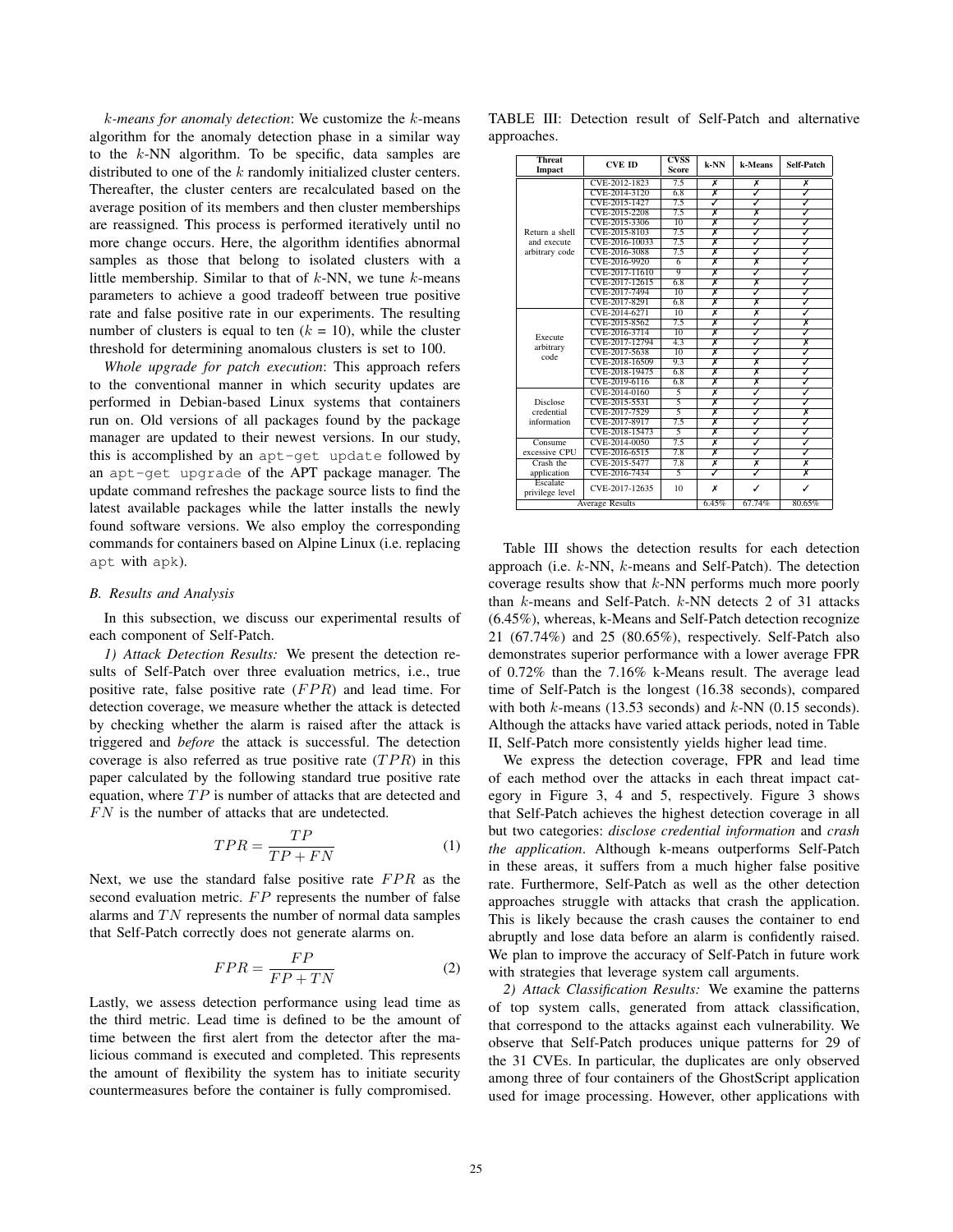

Fig. 3: True positive rate result of anomaly detection approaches.



Fig. 4: False positive rate result of anomaly detection approaches.



Fig. 5: Lead time result of anomaly detection approaches.

multiple containers of distinct vulnerabilities do not yield identical signatures. The GhostScripts attacks exploiting CVE-2018-16509, CVE-2018-19475 and CVE-2019-6116 are of a similar fashion. They involve uploading vulnerable image files embedded with malicious content to bypass the GhostScript security sandbox and execute commands. Thus, one can expect similar behavior from these attacks. Indeed, the GhostScript vulnerabilities can all be addressed by the same targeted patch.

*3) Patching Results:* We discuss the patching results, including success status and patching costs, i.e., memory and disk costs. Table IV summarizes the success rate of the patching approaches. Self-Patch achieves 80.65% success rate. Note that this is a 100% of the cases where the attack was detected by Self-Patch. However, only 6.45% of whole upgrade trials

TABLE IV: Overall comparison result of different patching approaches.

| <b>Patching Approach</b> | <b>Success</b><br>Rate | <b>Memory</b><br>Cost | Disk<br>Cost |
|--------------------------|------------------------|-----------------------|--------------|
| Whole Upgrade            | 6.45%                  | 10.13x                | 1.49x        |
| Self-Patch               | 80.65%                 | 4.79x                 | 1.16x        |



Fig. 6: Container memory cost of patching.



Fig. 7: Container disk cost of patching.

are successful. This demonstrates the superiority of targeted patching over periodic updates. The reason why whole upgrade achieves such low success rate is because many applications are not configured to work with package managers. There are many programs whose developers have not prepared the files that will be handled by the manager (e.g., debian files for APT) or have provided other installation means that users prefer. Therefore, for applications not managed by APT, the periodic update process will upgrade libraries other than those needed to address the vulnerability of the containerized application in question.

In addition, the patching cost results show lower memory and disk size footprint when performing targeted patching rather than the whole upgrade approach. On average, the memory size grew to 4.79 times its original size with targeted patching versus 10.13 times with whole upgrade. Similarly, targeted patching multiplied the disk size by a factor of 1.16, whereas whole upgrade increased the size by a factor of 1.49. Self-Patch attains lower memory and disk costs over the whole upgrade approach across all the threat impact categories as shown in Figure 6 and Figure 7.